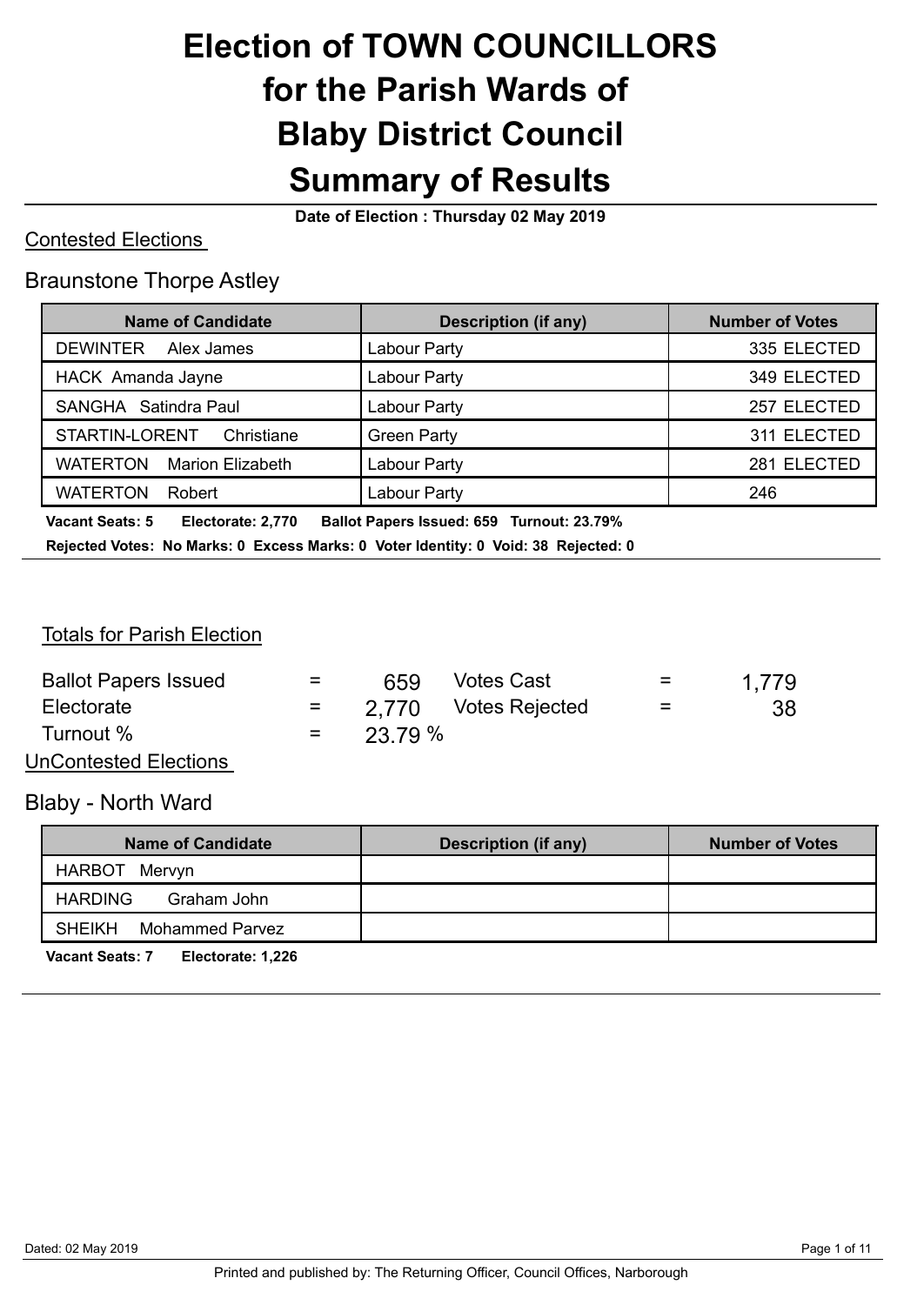# Blaby - South Ward

| <b>Name of Candidate</b>                    | <b>Description (if any)</b> | <b>Number of Votes</b> |
|---------------------------------------------|-----------------------------|------------------------|
| AKROYD Paul Adrian                          |                             |                        |
| <b>BELLM</b><br>Julie Ann                   |                             |                        |
| <b>BROOMHEAD</b><br>Marian Gail             |                             |                        |
| MCFADDEN Stella Agnes                       |                             |                        |
| <b>MUTON</b><br>Paul Jonathan               |                             |                        |
| <b>SKEEMER</b><br>Susan Ann                 |                             |                        |
| <b>Vacant Seats: 9</b><br>Electorate: 3,878 |                             |                        |

### Braunstone Millfield

| <b>Name of Candidate</b>                                                                                                                                                                                                          | <b>Description (if any)</b> | <b>Number of Votes</b> |
|-----------------------------------------------------------------------------------------------------------------------------------------------------------------------------------------------------------------------------------|-----------------------------|------------------------|
| <b>BASRA</b><br>Parminder                                                                                                                                                                                                         | Labour Party                |                        |
| <b>SHEPHERD</b><br>Tracev                                                                                                                                                                                                         | Labour Party                |                        |
| WRIGHT William Arthur                                                                                                                                                                                                             | Labour Party                |                        |
| $\mathbf{r}$ . The contract of the contract of the contract of the contract of the contract of the contract of the contract of the contract of the contract of the contract of the contract of the contract of the contract of th |                             |                        |

**Vacant Seats: 3 Electorate: 2,011** 

### Braunstone Ravenhurst & Fosse

| <b>Name of Candidate</b>                | <b>Description (if any)</b> | <b>Number of Votes</b> |
|-----------------------------------------|-----------------------------|------------------------|
| <b>AMBROSE</b><br>Anthea Myrna          | Labour Party                |                        |
| <b>Muhammad Shabbir</b><br><b>ASLAM</b> | Labour Party                |                        |
| <b>BASRA</b><br>Ajmer Singh             | Labour Party                |                        |
| <b>BETTS</b><br>Sharon                  | Labour Party                |                        |
| <b>BROWN</b><br>Nicholas Julian         | Labour Party                |                        |
| <b>MAXWELL</b><br>Samantha Jane         | Labour Party                |                        |
| <b>MOITT</b><br><b>Phillex</b>          | Labour Party                |                        |
| <b>SINGH</b><br>Darshan                 | Labour Party                |                        |
| <b>UDDIN</b><br>Imran                   | Labour Party                |                        |

**Vacant Seats: 9 Electorate: 5,298**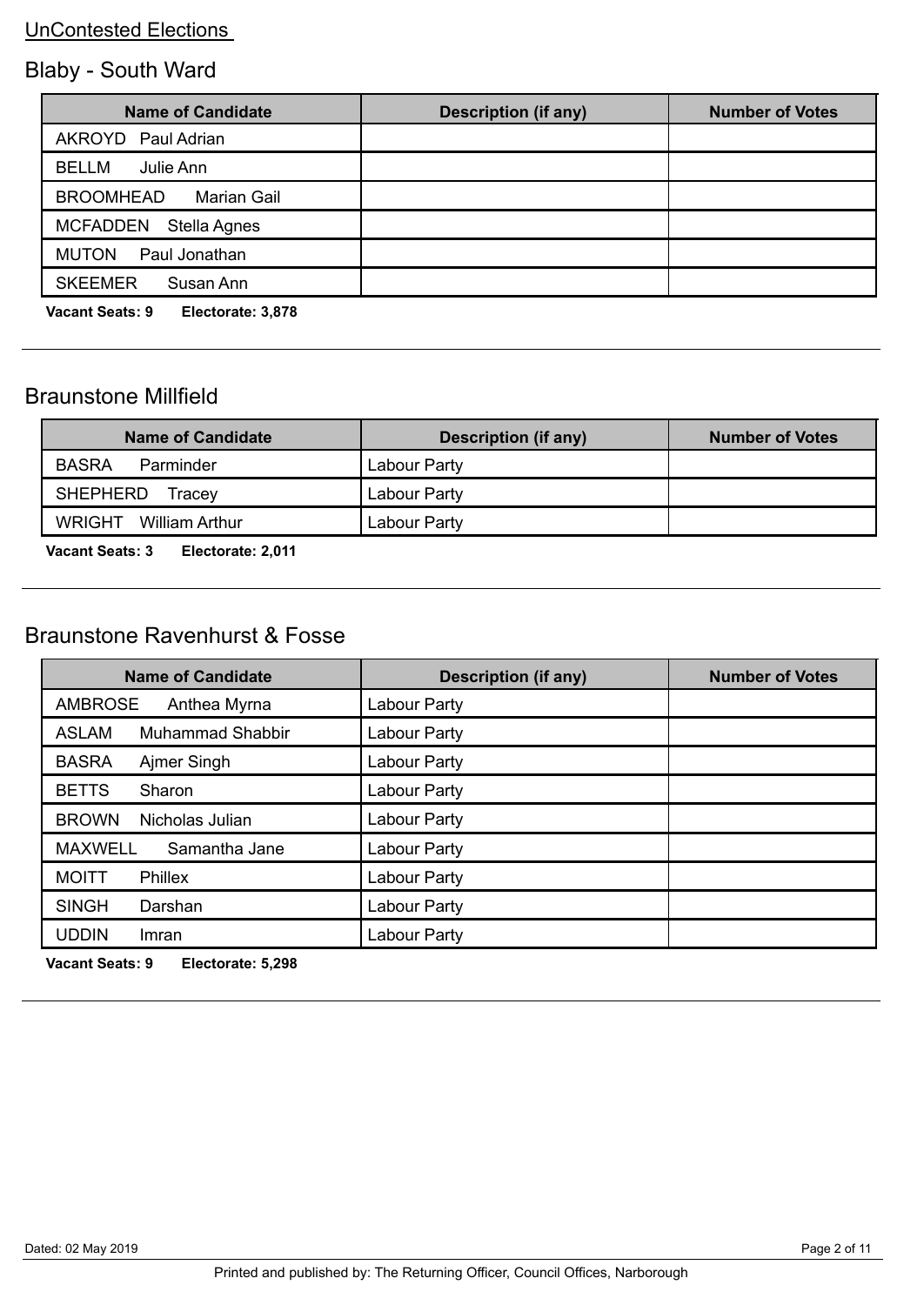# Braunstone Winstanley

| Name of Candidate                    | <b>Description (if any)</b> | <b>Number of Votes</b> |
|--------------------------------------|-----------------------------|------------------------|
| DI PALMA<br>David John               | Independent                 |                        |
| FOX-KENNEDY<br>Samantha Julia        | Labour Party                |                        |
| <b>KENNEDY</b><br>Paul Lesley James  | Labour Party                |                        |
| Vacant Soate: 1<br>Flactorata: 2.453 |                             |                        |

**Vacant Seats: 4 Electorate: 2,453** 

# Cosby

| <b>Name of Candidate</b>                     | <b>Description (if any)</b>   | <b>Number of Votes</b> |
|----------------------------------------------|-------------------------------|------------------------|
| <b>CHAPMAN</b><br>Jean Mary                  |                               |                        |
| <b>COOPER Dorothy Elizabeth</b>              | <b>Retired School Teacher</b> |                        |
| <b>HILLMANN</b><br><b>Miles Christian</b>    |                               |                        |
| <b>HOWKINS</b><br>Michael George             |                               |                        |
| <b>MULLIS</b><br>Ian David                   |                               |                        |
| <b>PHAROAH</b><br>Cheryl Ann                 |                               |                        |
| Veronica Jane<br><b>RYE</b>                  |                               |                        |
| <b>SUFFIELD</b><br>Paul Jonathan             |                               |                        |
| <b>WARDROP</b><br>Peter Thomas Roy           |                               |                        |
| <b>WOLFE</b><br>Jane Helen                   |                               |                        |
| <b>Vacant Seats: 12</b><br>Electorate: 2,713 |                               |                        |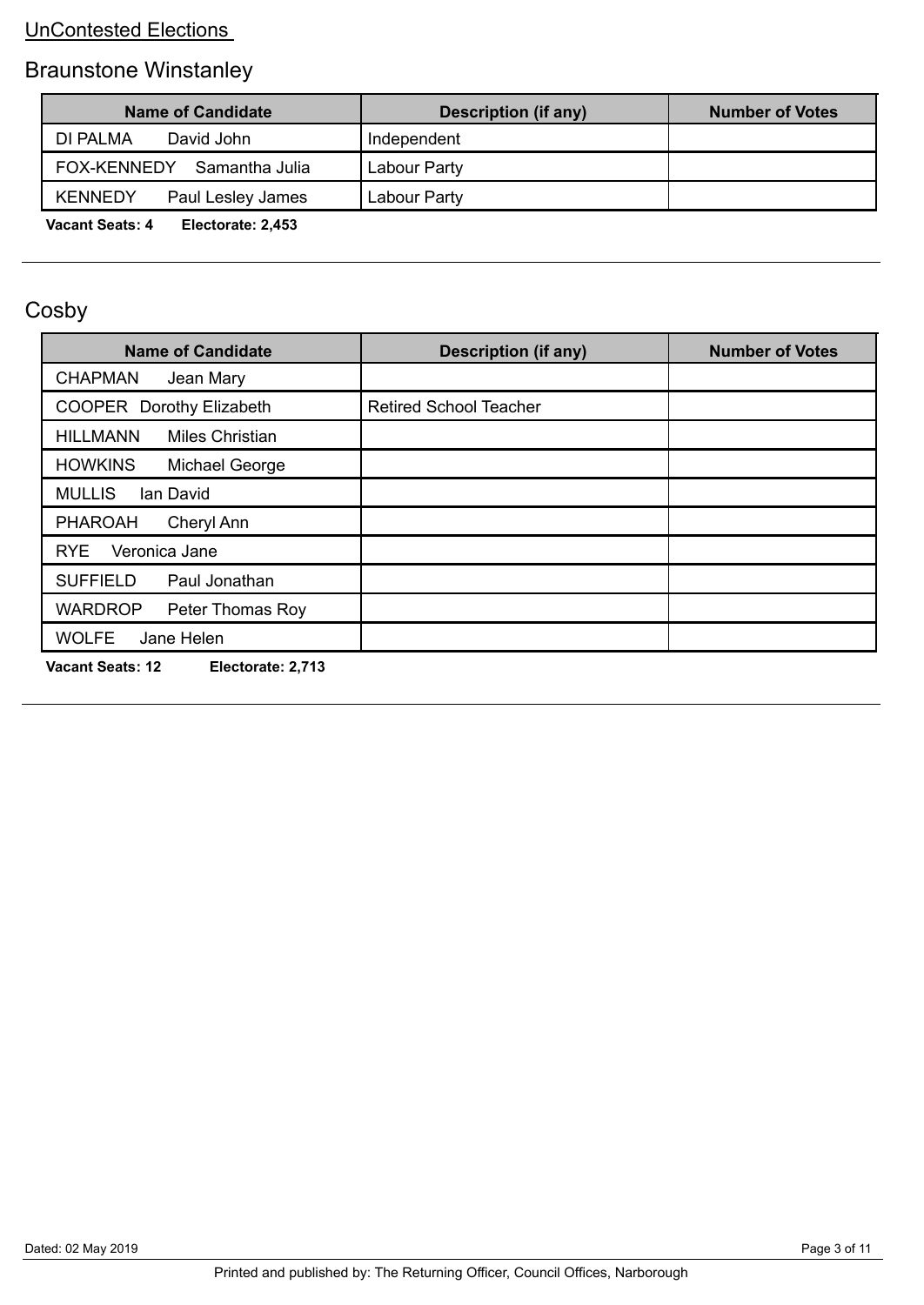### **Countesthorpe**

| <b>Name of Candidate</b>                 | <b>Description (if any)</b> | <b>Number of Votes</b> |
|------------------------------------------|-----------------------------|------------------------|
| <b>ARMSTRONG</b><br>Victoria Anne        |                             |                        |
| David Frank<br><b>BALL</b>               |                             |                        |
| <b>BAUM Pamela Maureen</b>               |                             |                        |
| <b>BURDITT Sherry</b>                    |                             |                        |
| <b>CLIFFORD</b><br><b>Adrian Roy</b>     |                             |                        |
| <b>GARRATT</b><br>Elisabeth Kay          |                             |                        |
| <b>GILLESPIE</b><br><b>Michael David</b> |                             |                        |
| <b>JENNINGS</b><br>David                 |                             |                        |
| <b>JENNINGS</b><br>Joy                   |                             |                        |
| <b>KINVIG</b><br>Susan Joan              |                             |                        |
| <b>MOUNT</b><br>Penelope Joan            |                             |                        |
| <b>SMITH</b><br>Martin Glyn              |                             |                        |
| <b>SURMAN</b><br><b>Gyles Courtney</b>   |                             |                        |
| <b>THACKER</b><br>John                   |                             |                        |

**Vacant Seats: 18 Electorate: 5,892** 

### Croft

| <b>Name of Candidate</b>                                                           | <b>Description (if any)</b> | <b>Number of Votes</b> |
|------------------------------------------------------------------------------------|-----------------------------|------------------------|
| <b>AMEY Sharon Diane</b>                                                           |                             |                        |
| <b>HOWARD</b><br><b>Richard Steven</b>                                             |                             |                        |
| KING Carl Anthony                                                                  |                             |                        |
| <b>MAWBY</b><br><b>Clive Dennis</b>                                                |                             |                        |
| RHODES Susan                                                                       |                             |                        |
| <b>SMALL</b><br>Hannah Jane                                                        |                             |                        |
| <b>SPENCE</b> Aaron Nicholas                                                       |                             |                        |
| $M_{\odot}$ and $\Omega_{\odot}$ and $\Omega_{\odot}$ . Fig. and and $\Lambda$ and |                             |                        |

**Vacant Seats: 8 Electorate: 1,278**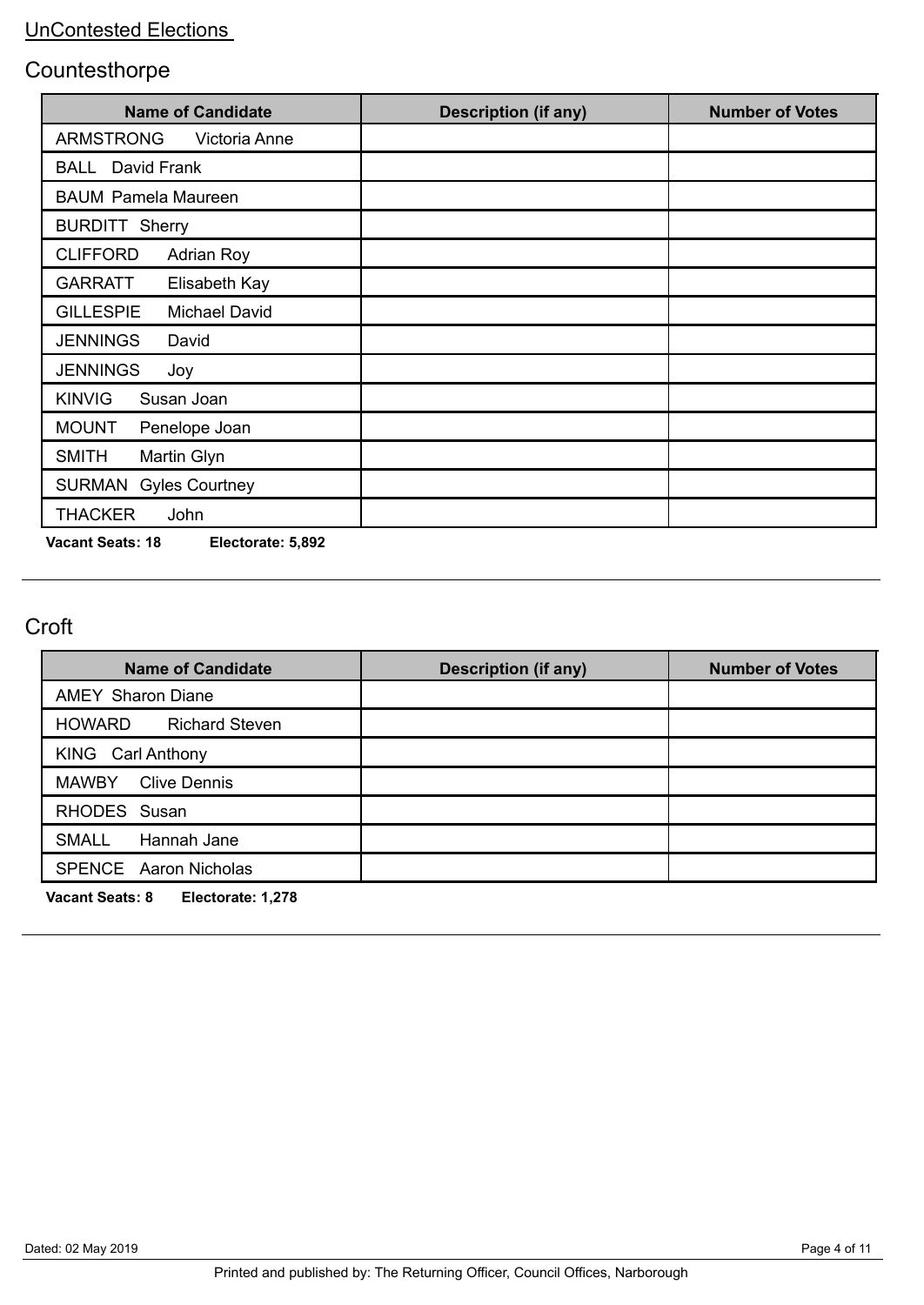# Elmesthorpe

| <b>Name of Candidate</b>                  | Description (if any) | <b>Number of Votes</b> |
|-------------------------------------------|----------------------|------------------------|
| BARSBY Kenneth John                       |                      |                        |
| <b>BLIGH</b><br><b>Mavis Annie</b>        |                      |                        |
| <b>BULLOCK</b><br><b>Richard James</b>    |                      |                        |
| <b>GREENWOOD</b><br><b>Anthony Victor</b> |                      |                        |
| <b>WINCOTT</b><br>Paula Jane              |                      |                        |
| Vacant Caato: C<br>Elactorato: E00        |                      |                        |

**Vacant Seats: 6 Electorate: 598** 

### Enderby - Enderby Ward

| <b>Name of Candidate</b>                    | <b>Description (if any)</b> | <b>Number of Votes</b> |
|---------------------------------------------|-----------------------------|------------------------|
| <b>BARTLETT</b><br>James                    |                             |                        |
| <b>CASTLEMAN</b><br>David Paul              |                             |                        |
| CONWAY Sylvia Ann                           |                             |                        |
| <b>ELLIS</b> Vivien                         |                             |                        |
| <b>GEISLER</b> Roger Frank                  |                             |                        |
| Judith Barbara<br>HALL                      |                             |                        |
| <b>HUNT</b> Richard William                 |                             |                        |
| O'RORKE<br>John Patrick Fergal              |                             |                        |
| <b>Vacant Seats: 8</b><br>Electorate: 1,846 |                             |                        |

### Enderby - St. John`s Ward

| <b>Name of Candidate</b>                    | <b>Description (if any)</b> | <b>Number of Votes</b> |
|---------------------------------------------|-----------------------------|------------------------|
| <b>EATON</b><br>Jeremy                      |                             |                        |
| <b>JONES</b><br>John                        |                             |                        |
| <b>Vacant Seats: 4</b><br>Electorate: 1,723 |                             |                        |

### Enderby - West Ward

| <b>Name of Candidate</b>            | <b>Description (if any)</b> | <b>Number of Votes</b> |
|-------------------------------------|-----------------------------|------------------------|
| <b>GREEN</b><br>Tracy Lynne         |                             |                        |
| <b>GRUNDY Nigel</b>                 |                             |                        |
| <b>HETHERINGTON</b><br>Wayne Samuel |                             |                        |
| O'SULLIVAN John Vincent             |                             |                        |
|                                     |                             |                        |

**Vacant Seats: 4 Electorate: 1,208**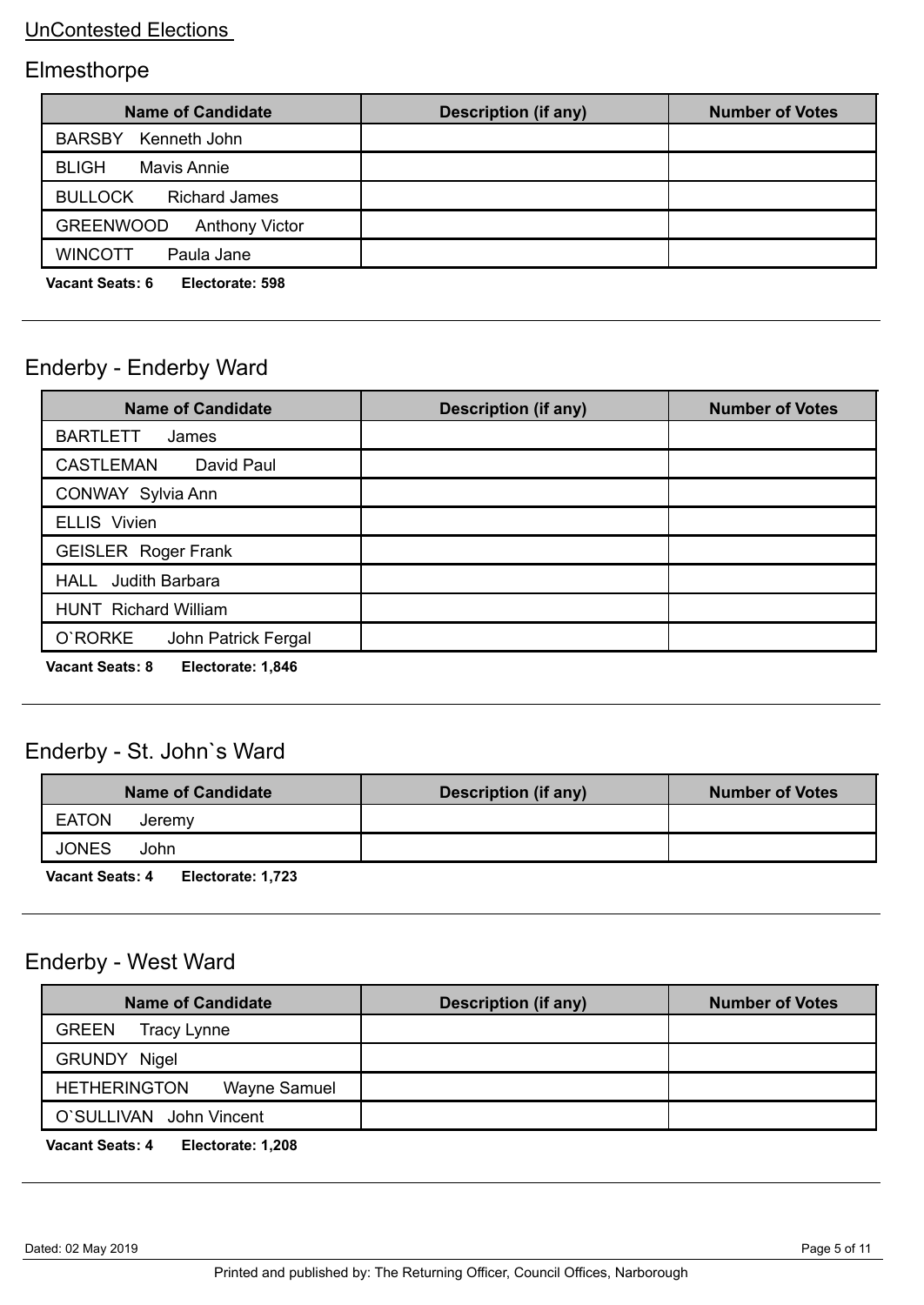### Glen Parva - East Lubbesthorpe Ward

| <b>Name of Candidate</b>                    | <b>Description (if any)</b> | <b>Number of Votes</b> |
|---------------------------------------------|-----------------------------|------------------------|
| <b>ARCHER</b> Ronald Craven                 |                             |                        |
| <b>PRIDEAUX</b><br>Michael Hall             |                             |                        |
| <b>SIDOROWICZ</b><br>Stanislaw Andrzej      |                             |                        |
| <b>SUTCLIFFE</b><br>Jonathan Richard        |                             |                        |
| <b>Vacant Seats: 4</b><br>Electorate: 1,066 |                             |                        |

#### Glen Parva - North Ward

| <b>Name of Candidate</b>           | Description (if any) | <b>Number of Votes</b> |
|------------------------------------|----------------------|------------------------|
| <b>BEAVER</b> Mark                 |                      |                        |
| <b>BOATMAN</b><br>Paul John        |                      |                        |
| <b>MARTIN</b><br>Janet Mary        |                      |                        |
| <b>TURNER</b> Freeda Jennifer Mary |                      |                        |
|                                    |                      |                        |

**Vacant Seats: 6 Electorate: 1,956** 

### Glen Parva - South Ward

| <b>Name of Candidate</b>      | Description (if any) | <b>Number of Votes</b> |
|-------------------------------|----------------------|------------------------|
| CAPEWELL Heather Joy          |                      |                        |
| <b>EMBLEY</b> Harold William  |                      |                        |
| METHVEN<br>Alan Maxwell       |                      |                        |
| O'CONNELL Susan Lynne         |                      |                        |
| $V = -1$<br>Flastaveta: 4.000 |                      |                        |

**Vacant Seats: 5 Electorate: 1,383** 

### Glenfields - Ellis Ward

| <b>Name of Candidate</b>               | <b>Description (if any)</b> | <b>Number of Votes</b> |
|----------------------------------------|-----------------------------|------------------------|
| <b>BAKER</b><br>Anna                   |                             |                        |
| <b>BOWERS</b><br>Angela Maria          |                             |                        |
| <b>BOWERS</b><br><b>Richard Martin</b> |                             |                        |
| Nicholas David<br>COX                  |                             |                        |
| <b>SPRINGTHORPE</b><br>John            |                             |                        |
| <b>WILSON</b><br>Karen Dawn            |                             |                        |
|                                        |                             |                        |

**Vacant Seats: 8 Electorate: 4,351**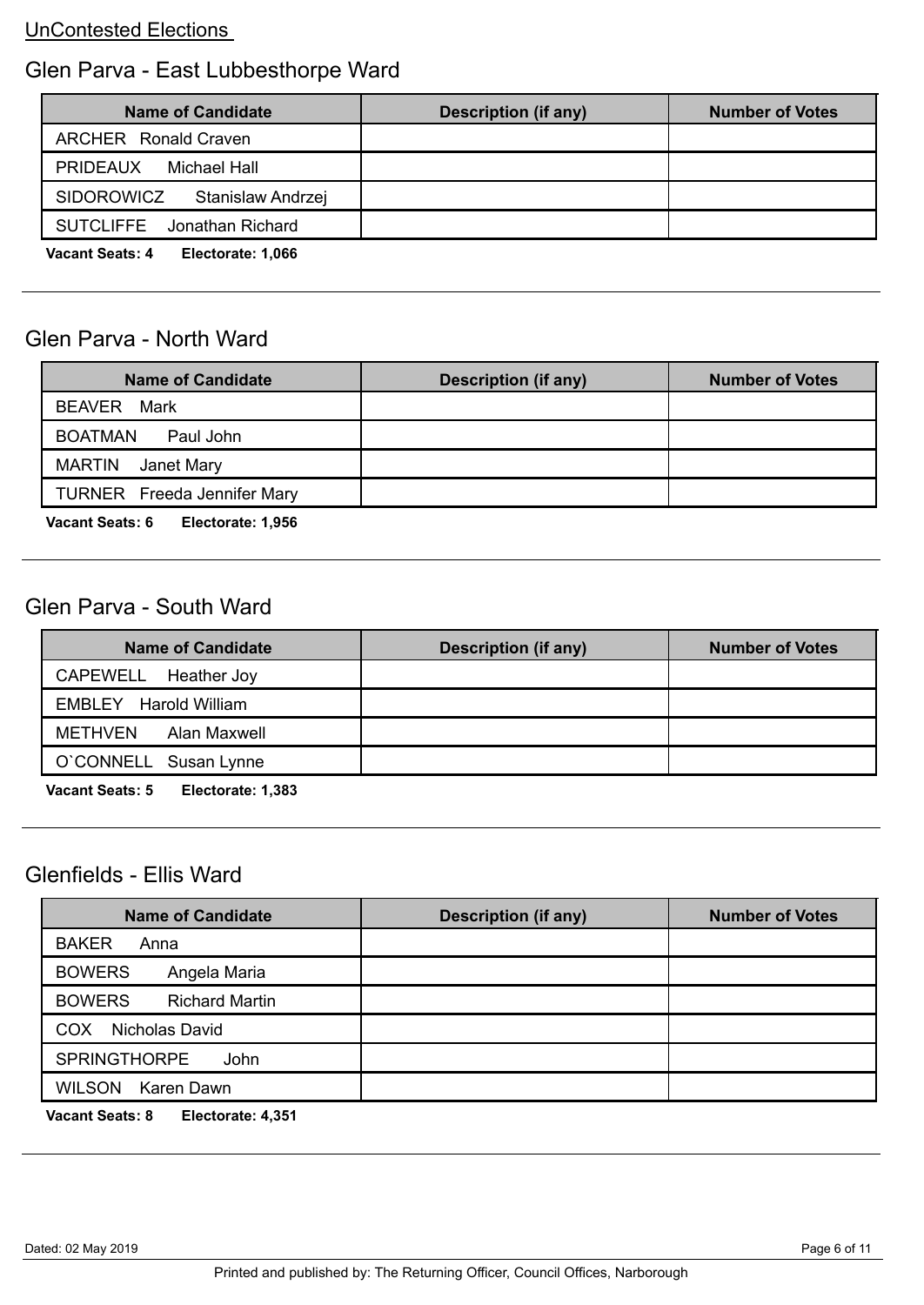### Glenfields - Fairestone Ward

| <b>Name of Candidate</b>                     | <b>Description (if any)</b> | <b>Number of Votes</b> |
|----------------------------------------------|-----------------------------|------------------------|
| ABBOTT<br>Thelma                             |                             |                        |
| <b>BOBY Roger</b>                            |                             |                        |
| <b>CHAPMAN</b><br>Nicholas Richard<br>Andrew |                             |                        |
| DENNEY Roy John                              |                             |                        |
| <b>THORNTON</b><br><b>Stacy Melville</b>     |                             |                        |
| <b>WYATT</b><br>Richard                      |                             |                        |
| <b>Vacant Seats: 8</b><br>Electorate: 3,811  |                             |                        |

#### Huncote

| <b>Name of Candidate</b>                                                         | Description (if any) | <b>Number of Votes</b> |
|----------------------------------------------------------------------------------|----------------------|------------------------|
| <b>BAILEY</b><br>Roy                                                             |                      |                        |
| CHEESMAN Jill Catherine                                                          |                      |                        |
| KNIGHT Alec                                                                      | Independent          |                        |
| PITTAM Fay Margaret                                                              |                      |                        |
| $M_{\odot}$ and $\Omega_{\odot}$ and $\Omega_{\odot}$ . Figure 1 and 1 FM $\sim$ |                      |                        |

**Vacant Seats: 8 Electorate: 1,521** 

# Kilby

| <b>Name of Candidate</b>                     | <b>Description (if any)</b> | <b>Number of Votes</b> |
|----------------------------------------------|-----------------------------|------------------------|
| <b>COLLINS</b> Andrew Bevin                  |                             |                        |
| <b>JONES</b><br>lain Ross Maitland<br>Beynon | Retired                     |                        |
| PAUSEY Mark Andrew                           |                             |                        |
| <b>TUNNICLIFFE</b><br>Gerald                 |                             |                        |
| <b>Vacant Seats: 5</b><br>Electorate: 226    |                             |                        |

# Kirby Muxloe - Hinckley Road Ward

| <b>Name of Candidate</b>                  | Description (if any) | <b>Number of Votes</b> |
|-------------------------------------------|----------------------|------------------------|
| MULHOLLAND<br>Jovce Marv                  |                      |                        |
| <b>Vacant Seats: 1</b><br>Electorate: 355 |                      |                        |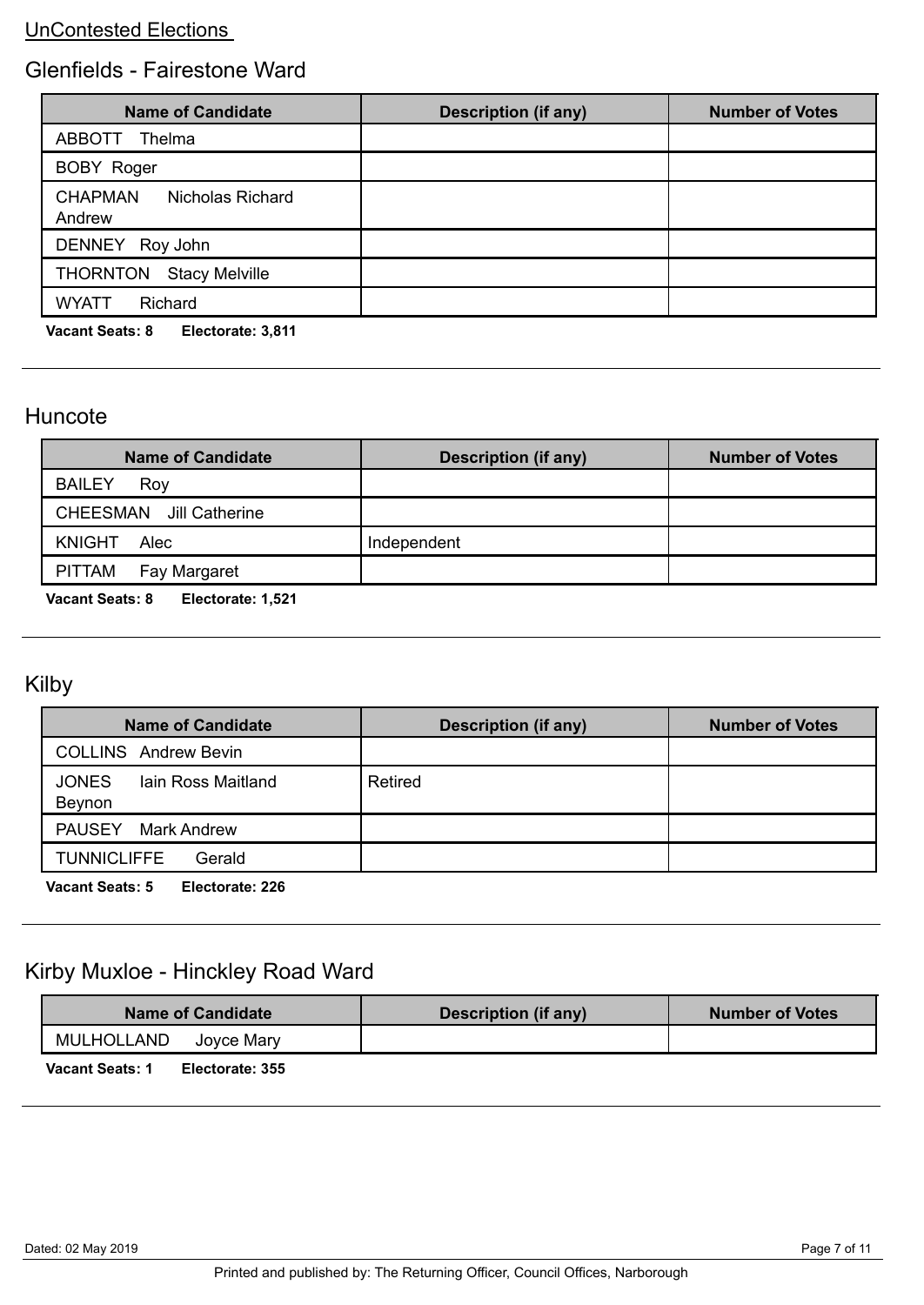# Kirby Muxloe - Kirby Ward

| <b>Name of Candidate</b>                     | <b>Description (if any)</b> | <b>Number of Votes</b> |
|----------------------------------------------|-----------------------------|------------------------|
| <b>BALL</b> Christine Mary                   |                             |                        |
| <b>BECK</b> Norma Elizabeth                  |                             |                        |
| Christopher John<br><b>FROST</b>             |                             |                        |
| <b>QUILLIAM</b><br>Faith                     |                             |                        |
| <b>Vacant Seats: 13</b><br>Electorate: 3,368 |                             |                        |

### Leicester Forest East

| <b>Description (if any)</b>                     | <b>Number of Votes</b> |
|-------------------------------------------------|------------------------|
|                                                 |                        |
| Independent                                     |                        |
|                                                 |                        |
| <b>Pioneer Minister at St Andrews</b><br>Church |                        |
|                                                 |                        |
|                                                 |                        |
|                                                 |                        |

**Vacant Seats: 10 Electorate: 5,453** 

# Lubbesthorpe

| <b>Name of Candidate</b>                 | <b>Description (if any)</b> | <b>Number of Votes</b> |
|------------------------------------------|-----------------------------|------------------------|
| ANSTEE<br>Tracey                         |                             |                        |
| ASHFORD-BOWN<br>Stephen John             |                             |                        |
| <b>ASHMORE</b><br>John Richard           |                             |                        |
| CASHMORE Cheryl Michaela                 |                             |                        |
| <b>JAGIWALA</b><br>Divyang               | The NHS Commissioner        |                        |
| <b>RICHARDSON</b><br><b>Helen Louise</b> |                             |                        |
| SHAH Bharvi                              | Independent                 |                        |

**Vacant Seats: 7 Electorate: 427**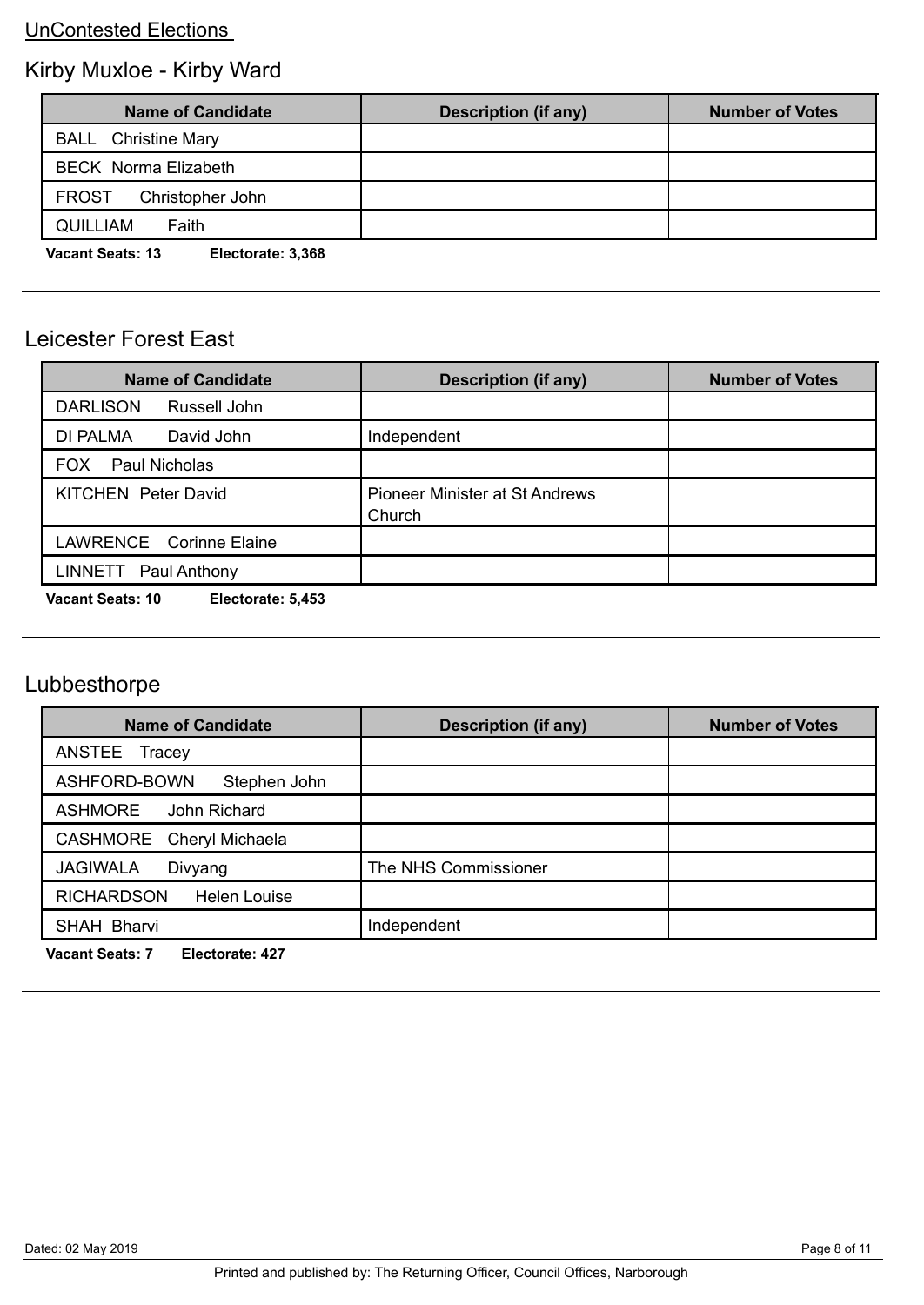# Narborough - Narborough & Littlethorpe Ward

| <b>Name of Candidate</b>                     | <b>Description (if any)</b>       | <b>Number of Votes</b> |
|----------------------------------------------|-----------------------------------|------------------------|
| <b>BALLARD</b><br>Malcolm                    |                                   |                        |
| <b>BATES</b><br>Norman                       |                                   |                        |
| <b>CHAPMAN</b><br><b>Richard John</b>        | Independent                       |                        |
| <b>Alison Valerie</b><br><b>CLARK</b>        | <b>Village Show Working Group</b> |                        |
| <b>FOREY</b><br>Janet                        |                                   |                        |
| <b>GAMBLE</b> Susan Mary                     |                                   |                        |
| <b>RICHARDSON</b><br><b>Kim Maurice</b>      | Independent Candidate             |                        |
| <b>ROSS Derek</b>                            | Independent                       |                        |
| <b>WOODIER</b><br><b>Michael Anthony</b>     |                                   |                        |
| <b>Vacant Seats: 11</b><br>Electorate: 4,039 |                                   |                        |

# Narborough - Pastures Ward

| <b>Name of Candidate</b>                      | <b>Description (if any)</b>                          | <b>Number of Votes</b> |
|-----------------------------------------------|------------------------------------------------------|------------------------|
| ALLBUT-KING<br><b>Andrew Paul</b>             |                                                      |                        |
| <b>CURRAN</b> Anthony Oliver                  |                                                      |                        |
| HUDSON Christopher John                       |                                                      |                        |
| <b>JACKSON</b><br><b>Frederick Guy Hector</b> | <b>Retired Quality Engineer</b>                      |                        |
| <b>MATTHEWS</b><br>Trevor                     | <b>Retired Local Govt Officer - Parks</b><br>Manager |                        |
| <b>RICHARDSON</b><br>Terence John             | Independent                                          |                        |
|                                               |                                                      |                        |

**Vacant Seats: 7 Electorate: 2,497** 

### Sapcote

| <b>Name of Candidate</b>                 | <b>Description (if any)</b> | <b>Number of Votes</b> |
|------------------------------------------|-----------------------------|------------------------|
| <b>BRANNAN</b><br>Diane Margaret         |                             |                        |
| <b>DAVIES</b><br><b>Judith Anne</b>      |                             |                        |
| <b>HOWELL</b> Victor Harold              |                             |                        |
| <b>KEEBER</b><br>Jill Gwendoline         | White, British, Female      |                        |
| <b>MORGAN</b><br>Evan Thomas<br>Benjamin |                             |                        |
| ROBINSON-SMITH<br>Norah Elizabeth        |                             |                        |
| <b>TAYLOR</b><br>Paul Tony               |                             |                        |
| <b>TOWERS</b> Roger Charles              |                             |                        |

**Vacant Seats: 10 Electorate: 2,436**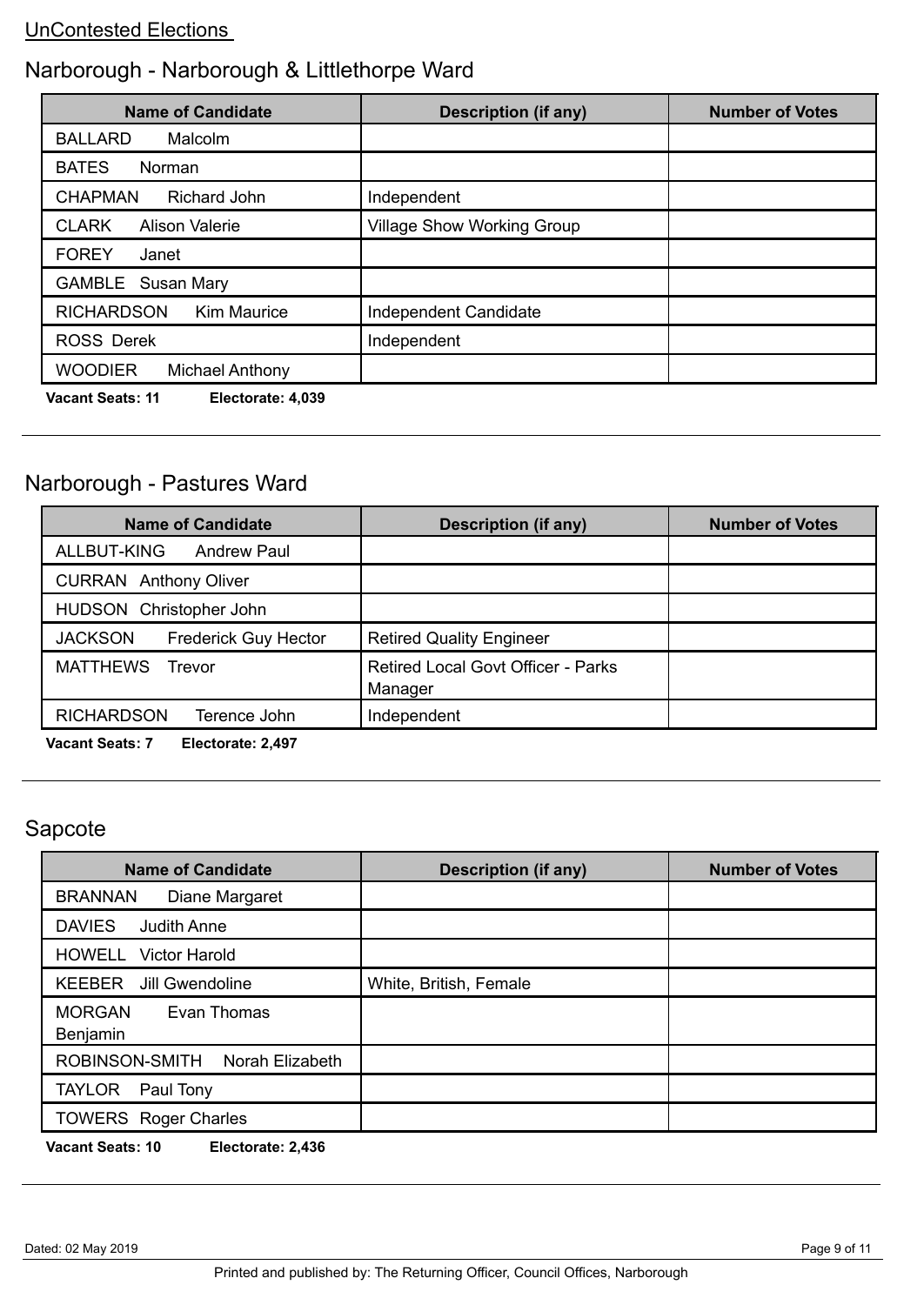### **Sharnford**

| <b>Name of Candidate</b>                  | Description (if any) | <b>Number of Votes</b> |
|-------------------------------------------|----------------------|------------------------|
| <b>Martyn Matthew</b><br>DALTON-BROWN     |                      |                        |
| <b>FEAST</b><br>Jack Robert               |                      |                        |
| PERYER Gary                               |                      |                        |
| <b>SHIRLEY</b> Michael Reginald           |                      |                        |
| <b>STANLEY</b><br><b>Susan Mary</b>       |                      |                        |
| <b>Vacant Seats: 7</b><br>Electorate: 791 |                      |                        |

# Stoney Stanton

| <b>Name of Candidate</b>                   | <b>Description (if any)</b> | <b>Number of Votes</b> |
|--------------------------------------------|-----------------------------|------------------------|
| <b>ASTILL</b><br>Susan Margaret            |                             |                        |
| <b>DIXON</b><br>Jacqueline Teresa          |                             |                        |
| <b>EALES</b><br>James Christopher Hugh     |                             |                        |
| <b>EAVES</b><br>Sarah Jane                 |                             |                        |
| <b>GENT Francis George</b>                 |                             |                        |
| Sheila Naomi<br><b>GUNBY</b>               |                             |                        |
| <b>JACKSON</b><br>Ann Catherine            |                             |                        |
| <b>LLOYD</b><br>Gwen Bilsborough           |                             |                        |
| NEAL Rodger Keith Christien                |                             |                        |
| <b>STUBBS</b><br><b>Christopher David</b>  |                             |                        |
| Vacant Coote: 11<br>$E$ laatarata: $2.254$ |                             |                        |

**Vacant Seats: 11 Electorate: 3,254** 

### **Thurlaston**

| <b>Name of Candidate</b>                  | <b>Description (if any)</b> | <b>Number of Votes</b> |
|-------------------------------------------|-----------------------------|------------------------|
| <b>BATES</b><br>Nicholas David            | Independent                 |                        |
| <b>ENGLAND</b><br><b>Trevor Richard</b>   |                             |                        |
| <b>HARRISON</b><br>Esther                 |                             |                        |
| <b>HOLYMAN</b><br>Paul                    |                             |                        |
| TINSLEY Veronica Wynspeare                |                             |                        |
| Margaret Ann<br><b>WRIGHT</b>             |                             |                        |
| <b>Vacant Seats: 6</b><br>Electorate: 571 |                             |                        |